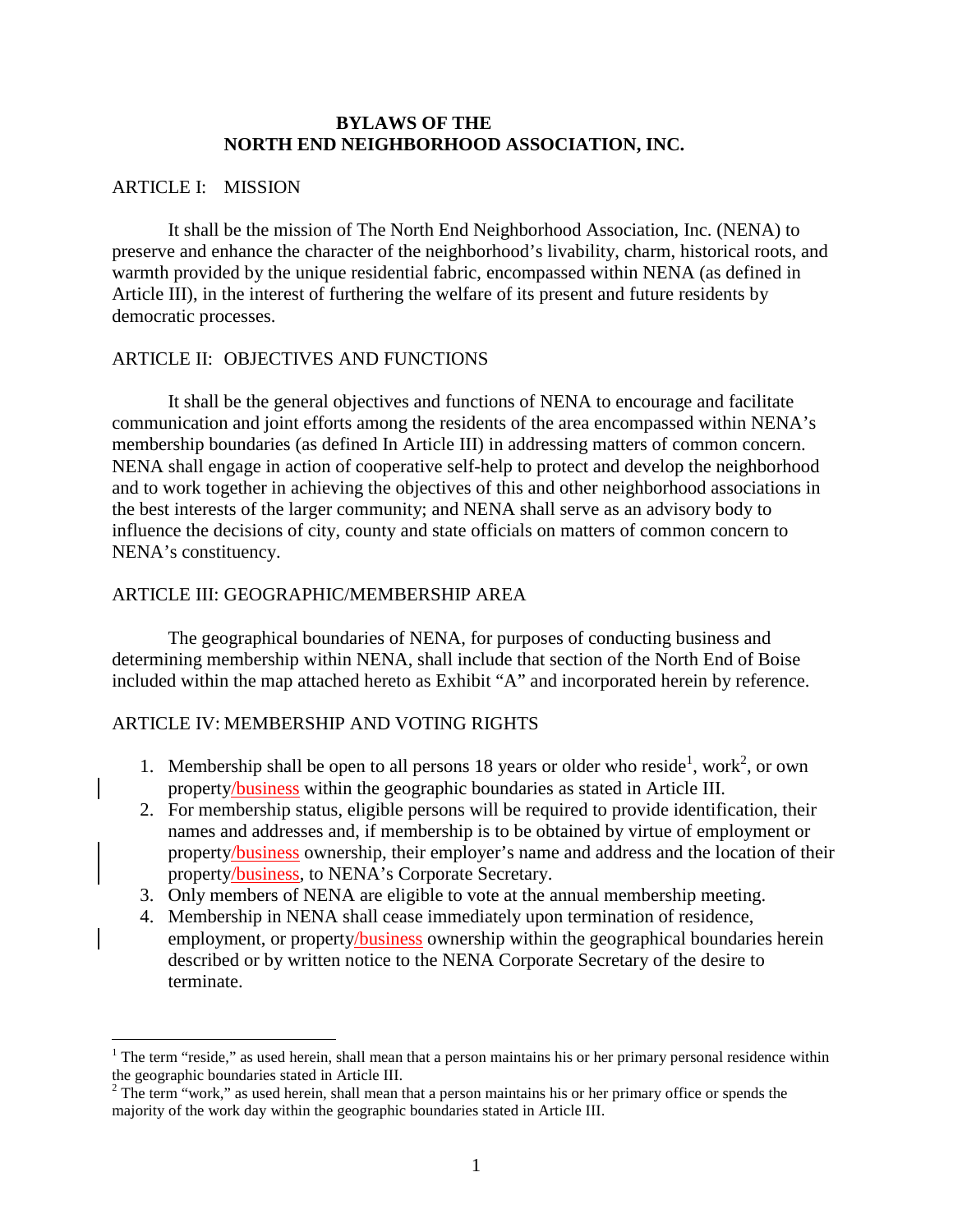5. Each member shall have one vote. There shall be only one class of members. There shall be no voting by proxy available to members.

# ARTICLE V: BOARD OF DIRECTORS

- 1. The Board of Directors shall have a membership of eleven (11) NENA members nominated and elected at the annual meeting. Board members shall serve for two-year terms; six (6) Board members shall be elected in even years, five (5) in odd years.
- 2. Vacancies on the Board of Directors shall be filled by a vote of the Board. Those elected shall serve out the unexpired term of the position.
- 3. The duties of the Board of Directors shall include all items and issues that the general membership and/or Board determine to be germane to the best interests of NENA.
- 4. Actions taken by the Board should represent the majority sentiments of the general membership of NENA.
- 5. Decisions and actions of the Board shall be subject to review at the next public meeting or at special meetings called for that purpose.
- 6. Board members shall be allowed to vote by proxy under the following conditions:
	- A. The Board member wishing to vote by proxy shall notify, in writing, the Corporate President and Corporate Secretary prior to the commencement of the meeting.
	- B. The written notice of intent to vote by proxy shall either designate another Board member by name who shall have general proxy authority to vote on behalf of the absent Board member executing the proxy or designate a vote on a particular issue to be acknowledged by the Corporate Secretary at the meeting, without the need to designate another Board member to cast the vote.

# ARTICLE VI: REMOVAL OF BOARD MEMBERS

- 1. Members of the Board of Directors shall automatically be removed from the Board in the event they no longer satisfy the requirements of membership set forth in Article III, and may be removed by vote of the Board in the event they are absent from three consecutive Board meetings and/or a total of six Board meetings, as defined in Article X, paragraph 2, in any one (1) year, defined as a continuous 365 day period. For purposes of this Article, voting by proxy does not constitute attendance at a Board meeting.
- 2. Board members may be removed from the Board by a quorum for any reason deemed sufficient by the Board. Such removal shall only be valid if notice of the meeting at which the vote to remove such Board member is provided in accordance with Article X, paragraph 2. The Board member being removed shall have no entitlement to any procedure not described herein and shall have no right to be heard regarding their removal.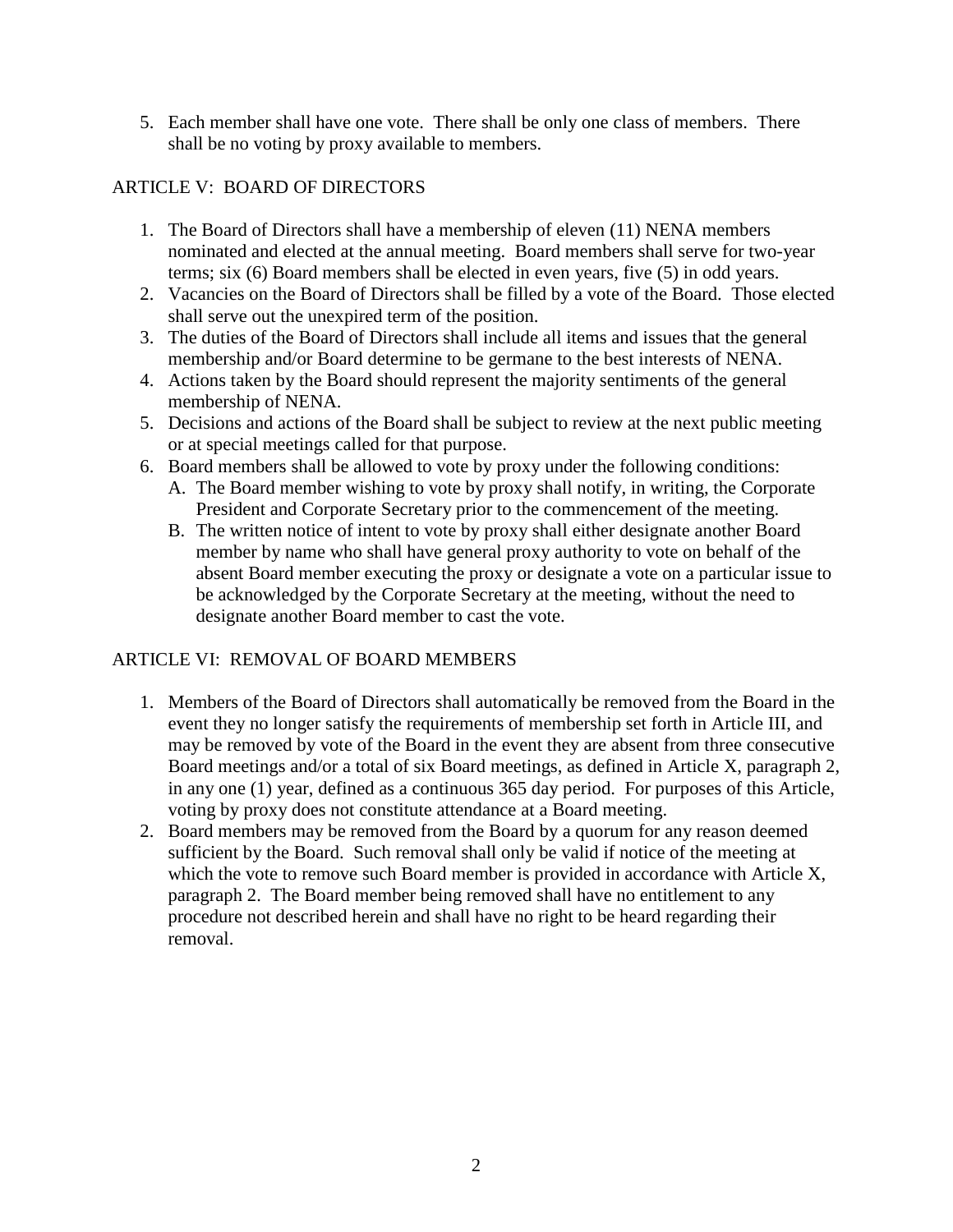## ARTICLE VII: CONFLICT OF INTEREST

- 1. A conflict of interest exists when a member of the Board of Directors, acting in their official capacity, votes or takes affirmative action that, if successful, will or reasonably could provide that Board member with a personal or business advantage and this possible advantage is known, or should be known, to the member when casting such votes or taking such action.
- 2. A conflict of interest does not exist when personal or business gain exclusively entails the enhancement of a member's property or when it does not diminish the existing character of surrounding properties, based on the owners of those properties opinions.
- 3. Any Board member with a conflict of interest on a particular issue must abstain from voting on that issue and shall address the Board with that Board member's concerns about a potential conflict at the beginning of the Board meeting before the issue is addressed.

# ARTICLE VIII: OFFICERS

1. The Board of Directors shall elect, by vote, the following officers at the first Board meeting following the annual meeting:

President Vice President **Secretary** Treasurer

# **Powers and Duties of Officers:**

- 2. The President's powers and duties shall include:
	- a. Serving as the executive officer and overseeing the carrying out of programs.
	- b. Presiding at all meetings of the Board of Directors.
	- c. Distributing or delegating distribution of notices of all meetings pursuant to these Bylaws.
	- d. Signing or endorsing checks, drafts, and notes in conjunction with the Treasurer.
	- e. Acting as an ex-officio member of all committees.
	- f. Presenting an annual report to the members at the annual meeting or designating a representative to present said report.
	- g. Signing all contracts and other instruments authorized by the Board.
	- h. Acting as spokesperson for NENA or assigning that function to another Board member(s) as the President deems appropriate.
	- i. Cause to be filed an annual report with the Secretary of State pursuant to Idaho Code §30-3-136.
- 3. The Vice-President's duties shall include:
	- a. Performing the duties of the President upon the absence or disability of the president.
	- b. Assisting the President upon the President's request.
- 4. The Secretary's duties shall include:
	- a. Keeping minutes of all annual meetings and all meetings of the Board of Directors.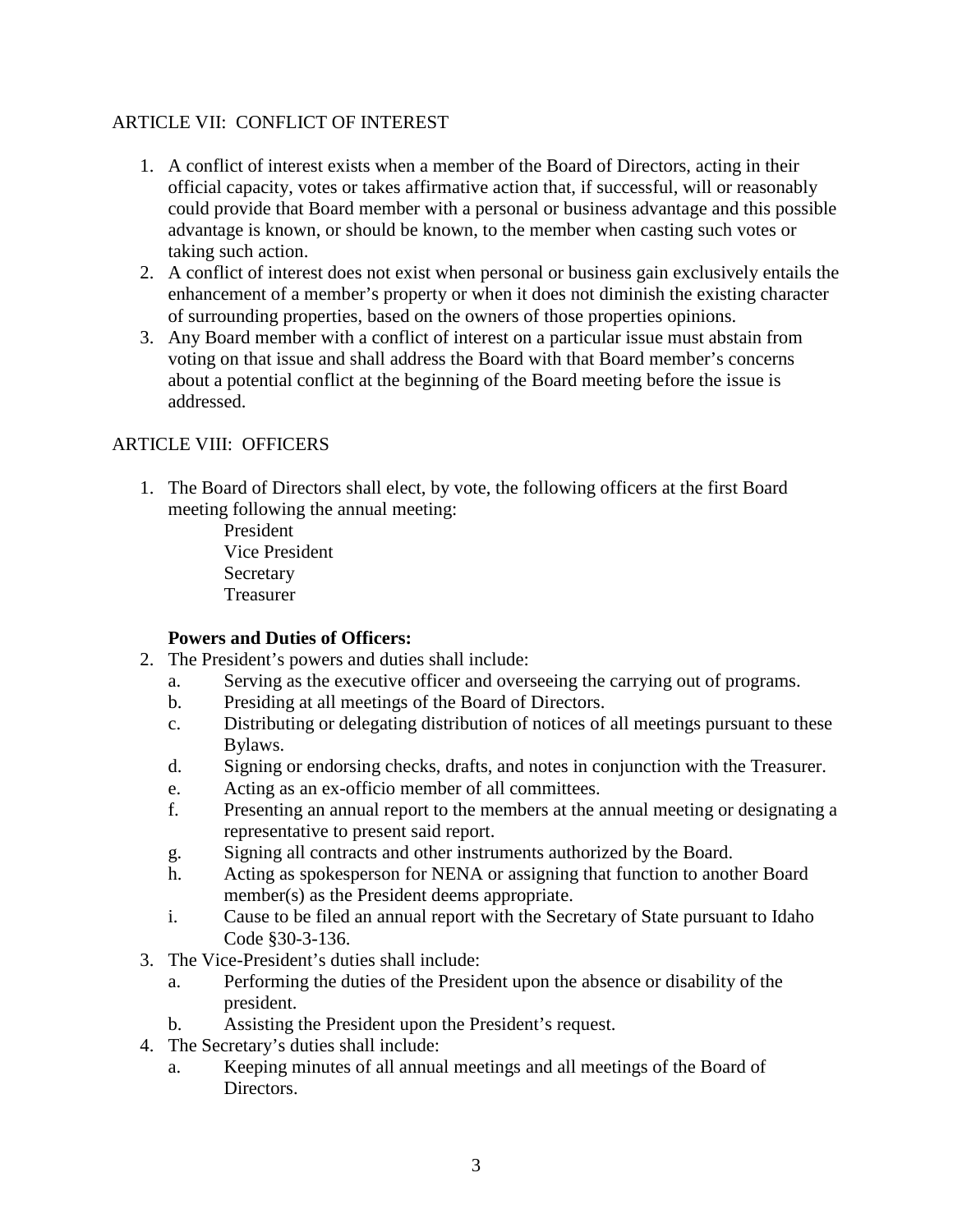- b. Maintaining a file, in written form, of the official records of NENA as directed by the Board and consistent with Idaho Code §30-3-131.
- c. Distributing notices of all meetings pursuant to these Bylaws.
- d. Maintaining a record of all NENA members eligible to vote in a form that permits preparation of a list of the name and address of all members, in alphabetical order.
- 5. The Treasurer's duties shall include:
	- a. Collecting and receiving all monies due.
	- b. Acting as custodian of these monies and depositing them in a bank designated by the Board.
	- c. Disbursing the corporate monies in accordance with the budget or upon order of the Board and signing checks together with the Corporate President and/or other authorized officers.
	- d. Maintaining books and ledgers as directed by the Board.
	- e. Preparing monthly financial statements and presenting such statements to the Board upon request.
	- f. Reporting at the annual meeting of the membership.
	- g. Performing such other functions as may be incident to the office.
	- h. Providing a bond to protect the corporation, if necessary.
	- i. To make or cause to be timely made, all necessary filings with the Internal Revenue Service and the Idaho State Tax Commission.

## ARTICLE IX: COMMITTEES

The NENA shall have four (4) standing committees: The Executive Committee, the Recruitment Committee, the Hyde Park Street Fair Committee, and the Electronic Communications Committee. Other than the Executive Committee, as defined below, all committees shall have a minimum of one director of the board serving as a member. It is the responsibility of each committee to define their mission, define the tasks necessary to carry out that mission and have these items approved by the full board of directors.

- 1. Executive Committee: The executive committee shall consist of all corporate officers as described in Article VIII.
- 2. Recruitment Committee: Prior to the annual meeting, or whenever a vacancy exists on the Board of Directors, this committee shall nominate persons for Board positions becoming or that are vacant. They shall also be responsible for recruiting and maintaining a list of all NENA members interested in volunteer activities.
- 3. Hyde Park Street Fair Committee: The Board of Directors will appoint the Hyde Park Street Fair Committee, to oversee all management, financial, and administrative actions necessary to sponsor the Hyde Park Street Fair. The annual budget will be approved by the NENA Board of Directors. The Hyde Park Street Fair committee shall include at least one member of the NENA Board of Directors.
- 4. Electronic Communications Committee: The committee will be chaired by a NENA board member.
- 5. Other Committees: The Board of Directors may, at its discretion and from time to time, designate other committees for the purpose of addressing particular tasks, events and/or issues. When designating such a committee, the Board shall also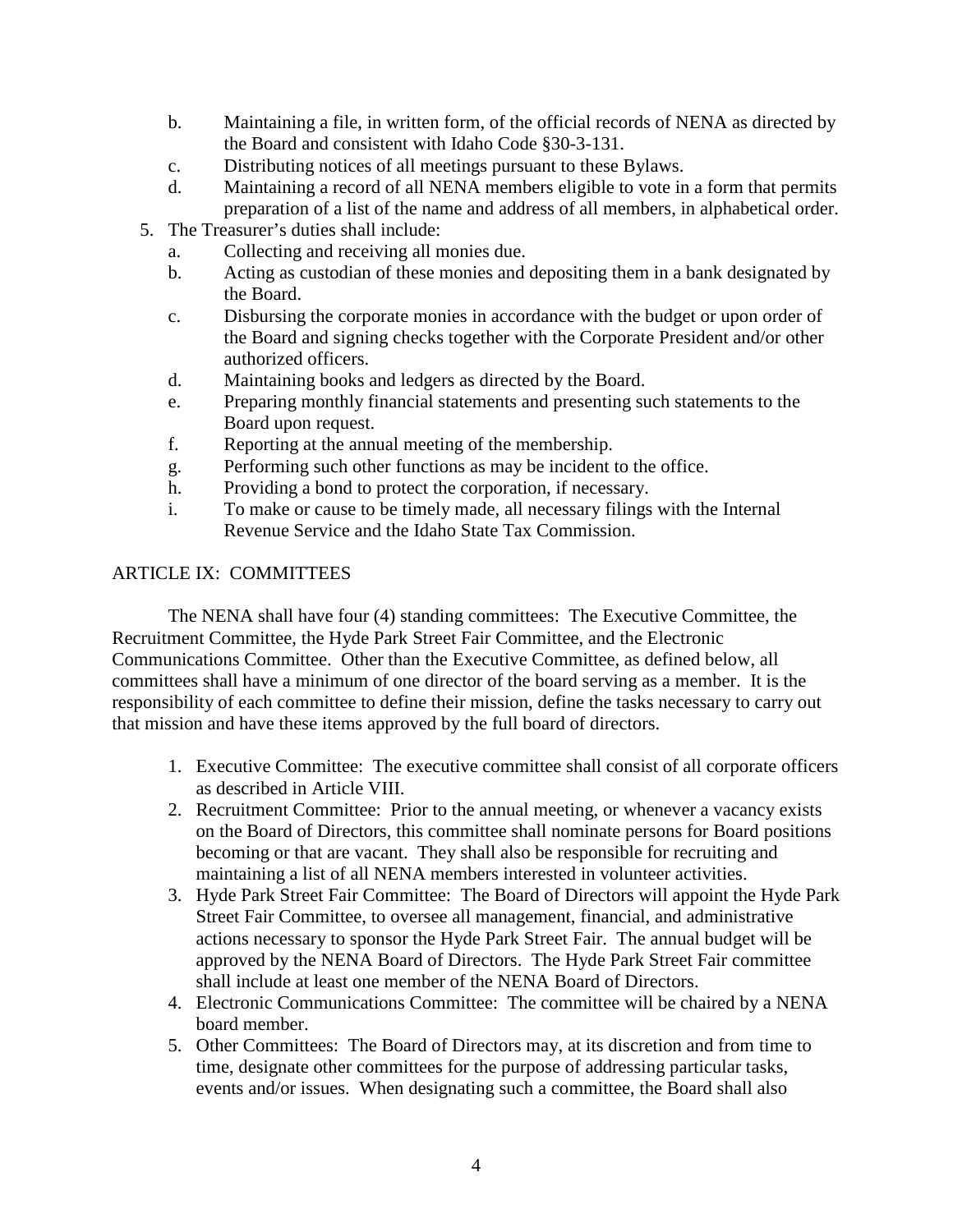designate one or more individuals as "chairs" of the committee. Such committees may consist of members of the Board as well as the NENA membership at large. These committees shall be responsible and answer to the Board of Directors and may be terminated at any time and for any reason by the Board. The Board may require these committees to provide regular reports to the Board.

#### ARTICLE X: MEETINGS

- 1. Annual membership meetings: Annual membership meetings shall be held during the month of Maylast Tuesday of September each year for the purpose of electing members of the NENA Board of Directors for the following years, and for the purpose of receiving reports of officers and committees, and for the Board of Directors to receive input from the general membership. A quorum for annual membership meetings shall be twentyfive (25) members. The NENA President or the President's delegate shall cause to be published in the Idaho Statesman, or a newspaper of general circulation serving the NENA geographical area, a notice, article or advertisement (collectively referred to as "notice") of the annual meeting. Such notice shall be published no sooner than seven (7) days and no more than twenty-one (21) days prior to the date of the meeting. The notice shall provide the date, time and location of the meeting.
- 2. Board of Directors meetings: In addition to the annual membership meeting, there shall be regular meetings of the Board of Directors at a time and place set by the Board. The purpose of these meetings shall be to review general and specific matters of interest to the North End. Unless otherwise determined by the Board, these meetings shall be open to the public. At the Board's discretion, non-Board members may be allowed to provide input and otherwise participate in the meetings. Only Board members shall be allowed to vote at Board meetings. The Corporate Secretary shall notify all members of the Board, as well as all committee "chairs" as defined in Article IX, paragraph 2, of the time and place of all Board meetings by mailing or hand delivering to all Board members at their last known address written notice to be postmarked or hand delivered not less than seven (7) days prior to said meeting. Any Board member who does not plan to attend any meeting of the Board shall notify the Corporate President prior to said meeting of their intent not to attend. For any vote of the Board to be effective, there must be at least a "quorum." A quorum for all Board of Director meetings, including "special meetings" as defined in paragraph 3 of this Article, shall be six (6) persons assuming the existence of 11 sitting Board members. In the event there shall be vacancies on the Board, a quorum shall constitute at least fifty-five percent (55%) of the number of then sitting Board members. If said fifty-five percent (55%) yields a less than whole number of Board members, then the number of members needed to constitute a quorum shall be rounded up to the next highest number.
- 3. Special meetings: Special meetings shall be called by either: (1) a vote of the Board of Directors; or (2) a written demand of at least one hundred NENA members eligible to vote signed, dated and delivered to all Corporate officers as defined in these Bylaws describing, with particularity, the purpose or purposes for which the special meeting is to be held and whether a vote or resolution by the Board is requested. The purpose of these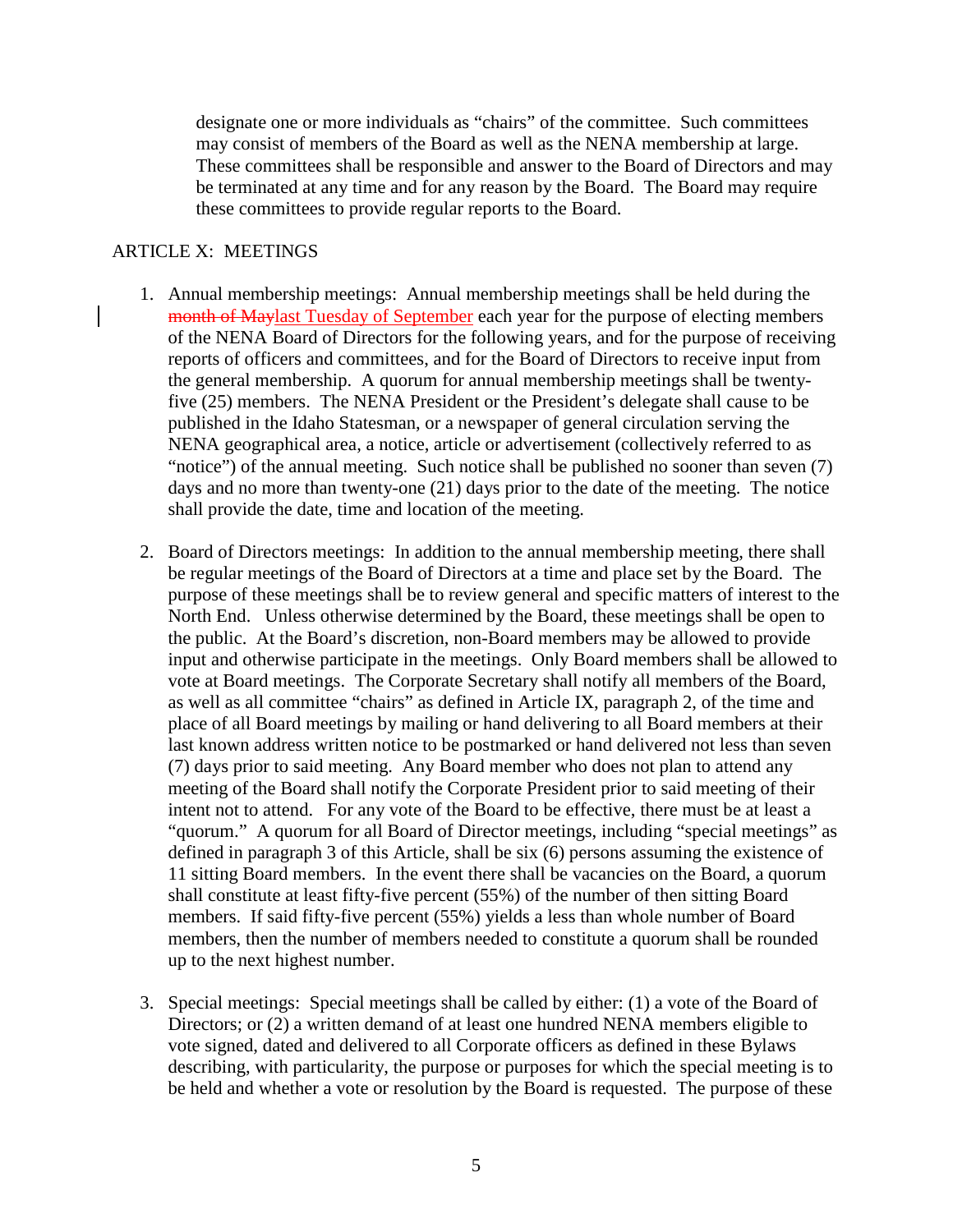special meetings shall be to review matters of special concern to the North End and to review actions of the Board. Following submission of the petition as set forth above, the Board shall conduct said special meeting within thirty (30) days.

4. Action by Board without meeting: Action may be taken by the Board of Directors without a meeting if evidenced by a written consent signed by a quorum of all sitting Board members. Such action shall become effective when signed by the last Board member constituting the quorum unless the consent itself specifies a different effective date. A consent signed as set forth above shall have the effect of a meeting vote and may be described as such in any document.

## ARTICLE XI: OPEN MEETINGS

 All meetings of NENA are open to the public unless the Board of Directors votes to withdraw into executive session for the sole purpose of discussing and voting on the removal of committee and Board members, or to discuss matters of litigation. All decision-making processes and votes made in executive session are confidential. Ultimate decisions will be made public. All committee and Board member removals are confidential and shall not be discussed outside the Board.

## ARTICLE XII: CORPORATE RECORDS

- 1. NENA's members shall have the right to inspect and copy the Corporate records only to the extent mandated, and in the manner prescribed, by Idaho Code §30-3-131. NENA shall not be required to pay the copy costs of any such request by a member. The Corporate Secretary shall remain in possession of all Corporate records at all times.
- 2. A membership list may be obtained by any person for any purpose related to that member's interest as a member of NENA. The foregoing notwithstanding, no membership list shall be obtained and used by any person for the following purposes:
	- A. To solicit money or property;
	- B. For any commercial purpose; or
	- C. For sale to or purchase by any person or entity.

### ARTICLE XIII: AMENDMENT TO BYLAWS

 These Bylaws may be amended upon approval of two-thirds (2/3) of those present and voting at an annual meeting, provided that the proposed amendment has first been presented and approved at a meeting of the Board of Directors.

### ARTICLE XIV: EMERGENCY BYLAWS AND POWERS

 The Board of Directors may adopt, amend or repeal these Bylaws to be effective only in an emergency<sup>3</sup>. The emergency bylaws, which are subject to amendment or repeal by the

<sup>&</sup>lt;sup>3</sup> The term "emergency," as used herein, shall mean any instance where a quorum of the Corporation's Board cannot readily be assembled because of some catastrophic event.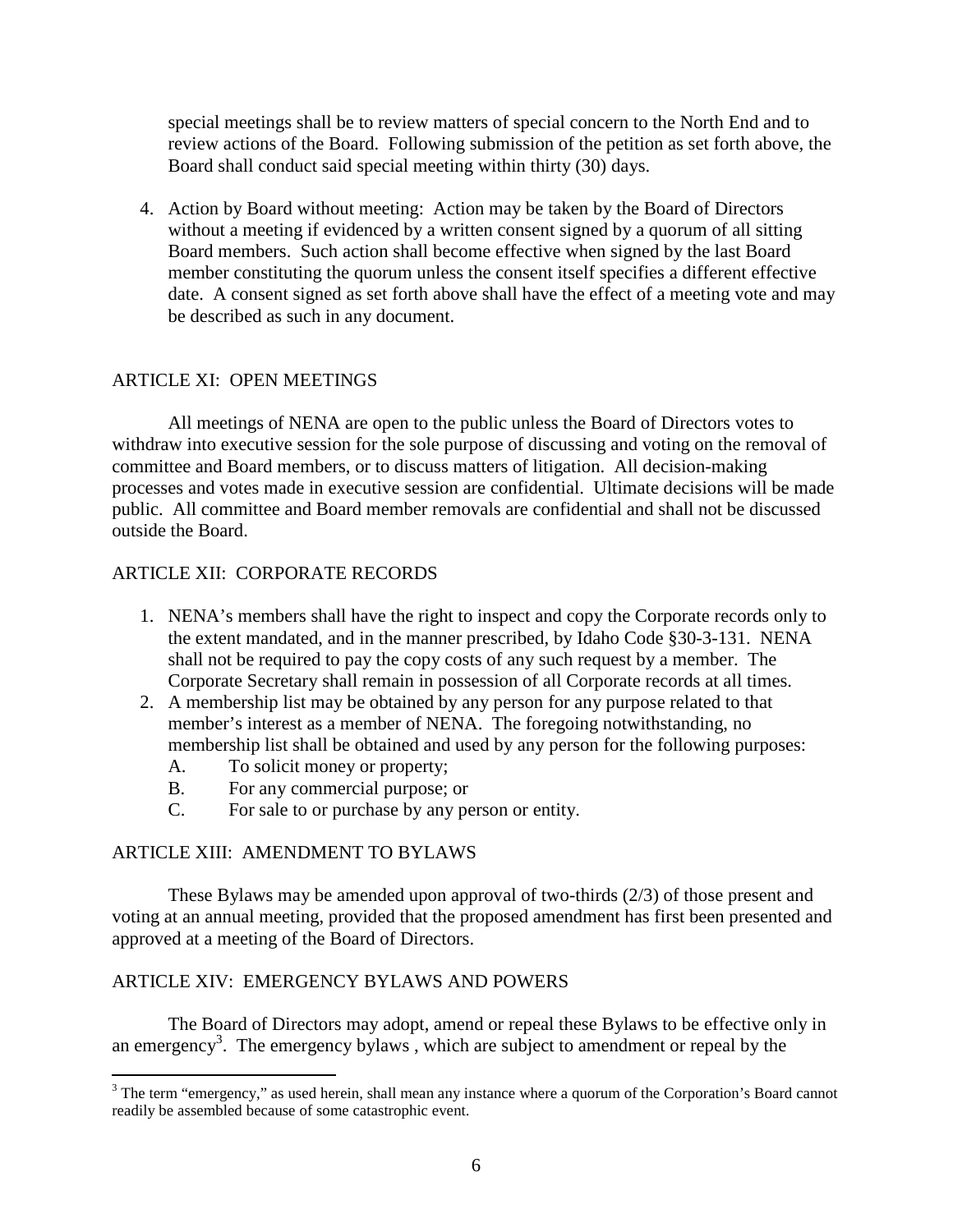NENA general membership, may provide special procedures as the Board deems necessary for managing the Corporation during the emergency including:

- A. How to call a meeting of the Board.
- B. Quorum requirements for the meeting; and
- C. Designation of additional or substitute directors.

All provisions of the Bylaws not inconsistent with the emergency bylaws shall remain in full force and effect. The emergency bylaws will no longer be effective once the emergency ends.

# ARTICLE XV: ENACTING CLAUSE

 These Bylaws shall become effective when duly approved as described in Article XIII above.

# ARTICLE XVI: ULTRA VIRES ACTIONS

 No member of the Board of Directors or any other committee member shall represent NENA without authority granted by a vote of the Board or authority of the executive committee.

# ARTICLE XVII: NEIGHBORHOOD PLANS

- 1. Authorization. NENA may from time to time and as deemed appropriate by the Board of Directors, enter into a planning process to develop Neighborhood plans. The plans may be area specific, issue specific or comprehensive.
- 2. Compliance with City Guidelines. To the extent applicable, recognizing that all or portions of NENA's geographical area are within the corporate city limits of Boise City and portions of the NENA geographical are may be in unincorporated Ada County, planning shall be accomplished in the manner described in the Boise City Neighborhood Planning Guide, as that document may be amended from time to time.
- 3. Board approval. Prior to entering into any planning effort under this Article, the Board of Directors shall pass a resolution approving such planning effort, establishing a single purpose committee for such effort, and appointing at least one Board member to serve as chairman or co-chairman of such committee.
- 4. Plan approval. Any plan which is the result of the planning process outlined within this Article shall require adoption by a simple majority of the Board at a regular or special meeting prior to the advocating of such plan to public bodies and the general public.

# **SECRETARY'S CERTIFICATION**

 This is to certify that the foregoing Bylaws have been duly adopted by the Board of Directors at a meeting held on \_\_\_\_\_\_\_\_\_\_\_\_\_\_\_\_\_\_\_\_\_\_\_\_, 2015 and approved by vote of at least two-thirds (2/3) of those NENA members present at the annual meeting held on  $\frac{1}{2015}$ , 2015.

> THE NORTH END NEIGHBORHOOD ASSOCIATION, INC.